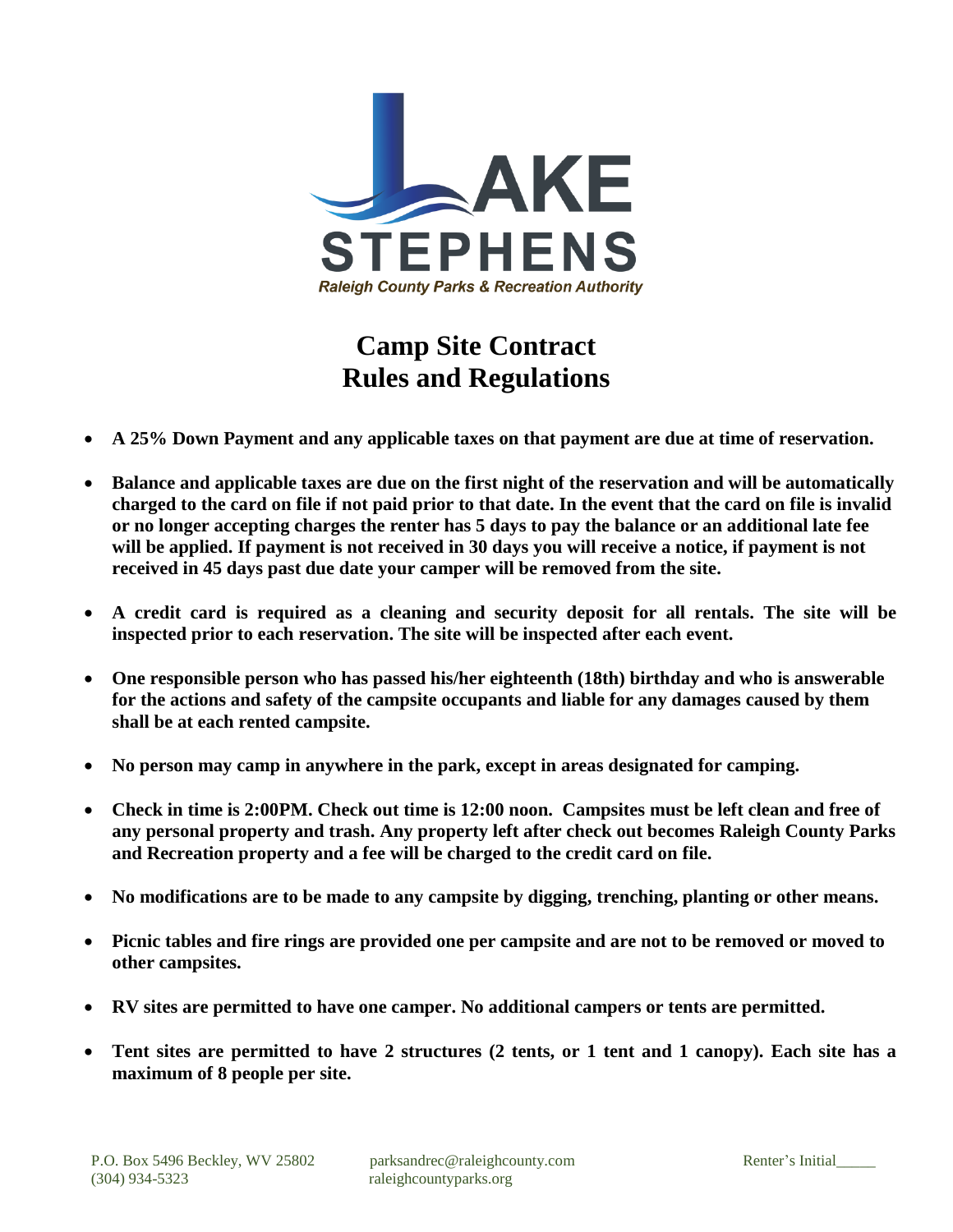- **Registered Campers are allowed two vehicles at each campsite. Two additional visitor vehicles are permitted in the campground but must park in the designated parking area away from campsites. You may only park at the campsite that you have reserved. All boats, jet skis, etc…and/or trailers must be parked in the designated areas. Any of these vehicles are not permitted at the campsites.**
- **All visitors must register at the Camp Store. All visitors must vacate park by 10:00PM unless they are registered as an overnight guest.**
- **A wash permit must be purchased to wash any RV or vehicle. Permits may be purchased at the Campground Store or Park Office during regular business hours.**
- **The quiet hours in the park are 10:00p to 7:00a. Loud or excessive noise, demonstrations, disturbances, disorderly conduct, profanity, public drunkenness, and possession of controlled substances are strictly prohibited and unlawful. Any events continuing after 10:00p must keep noise levels down and confined to the inside of the site.**
- **Generators shall not be operated during quiet hours. This may be changed during an extended power outage and approved by Superintendent or Director.**
- **No alcoholic beverages including beer, wine and liquor are permitted within the boundaries of RCPRA parks, forest and fishing areas.**
- **Pets are permitted in the campground with a leash. Owners must clean up after pet. Pets are prohibited inside the buildings.**
- **No person shall wash any equipment, paraphernalia, clothing, pet or human body at water fountains and water pumps, and in lakes, ponds, pools and streams. No person may wash cooking utensils, tableware, flatware, or any other cooking or eating paraphernalia at water fountains and water pumps, at comfort stations, bathhouses and washrooms.**
- **All property outside campers and tents must be picked up on mowing days. Raleigh County Parks and Recreation is not responsible for damage to property left out on those days.**
- **Absolutely no addition appliances such as refrigerators or freezers are to be kept outdoors on the 30AMP sites. Persons ignoring this rule will be fined and charged for any damage caused. If the site is a 50AMP and it has been approved by the Superintended an addition appliance may be kept outdoors for an additional fee.**
- **Gathering of firewood is prohibited. Firewood can be purchased at the Camp Store or brought in by Raleigh County Residence. This rule may change if additional invasive insects are introduced into Raleigh County.**
- **All fireworks are prohibited.**
- **Smoking is prohibited in all park buildings and in the playgrounds. Please smoke in designated areas or at least 50 feet from the building. Please place all trash and cigarette debris in proper containers, not on sidewalks or grass. Please do not spit or put cigarette butts in water fountains or sinks.**